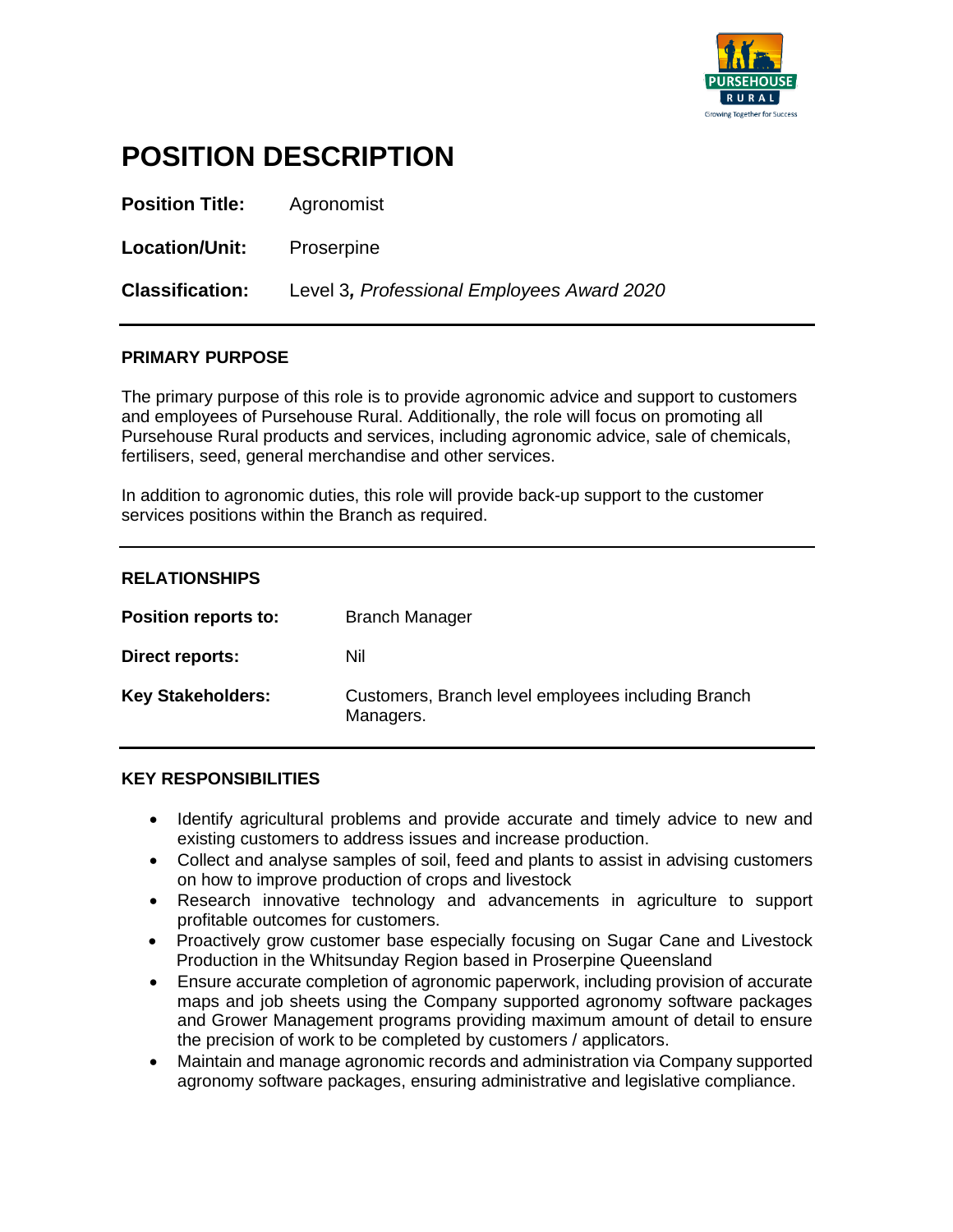

- Collaborate with the Branch Manager and other sales employees to ensure sufficient products, including seed, chemical, fertiliser and general merchandise, are available to meet demand.
- Engage in technical, cultural and business-related training and development activities.
- Actively contribute to the ongoing development of a positive work culture.
- Any other reasonable request consistent with the position's level of responsibility and field of expertise.

#### **GENERAL EXPECTATIONS**

Pursehouse Rural needs, values and expects all employees to:

| Live the                                                                                                                                                                                                        | Our values sit at the core of everything we do and are a key part                                                                                  |  |  |  |  |
|-----------------------------------------------------------------------------------------------------------------------------------------------------------------------------------------------------------------|----------------------------------------------------------------------------------------------------------------------------------------------------|--|--|--|--|
| Pursehouse                                                                                                                                                                                                      | of our success. We expect all employees to be respectful, reliable,                                                                                |  |  |  |  |
| <b>Rural Values</b>                                                                                                                                                                                             | resilient and responsible.                                                                                                                         |  |  |  |  |
| Be Self-                                                                                                                                                                                                        | Display a positive attitude to getting things done; be positive and                                                                                |  |  |  |  |
| Motivated                                                                                                                                                                                                       | focus on continual improvement.                                                                                                                    |  |  |  |  |
| Ability to communicate and influence effectively with employees<br>Communicate<br>and customers. Demonstrate a willingness to give and receive<br>Constructively<br>constructive feedback in a positive manner. |                                                                                                                                                    |  |  |  |  |
| <b>Display Business</b><br>Acumen                                                                                                                                                                               | Understand current and future business requirements and identify<br>opportunities to minimise costs and improve profitability and<br>productivity. |  |  |  |  |
| <b>Effectively Plan</b>                                                                                                                                                                                         | Manage tasks and projects through effective planning and the                                                                                       |  |  |  |  |
| and Organise                                                                                                                                                                                                    | efficient allocation of time and resources.                                                                                                        |  |  |  |  |

#### **SKILLS, ATTRIBUTES, EXPERIENCE AND QUALIFICATIONS REQUIRED**

#### **Essential Criteria**

- Relevant qualification in Agronomy or equivalent relevant experience
- Demonstrated experience in similar role within the Agricultural sector
- Strong organisational and time management skills
- Effective communication skills and interpersonal skills
- Attention to detail and report writing skills
- Current Class C Drivers Licence

#### **Desirable Criteria**

- Forklift license
- MR or HR Truck License
- Nutrient Advantage accreditation
- Experience with the safe operation of tractors and other farming equipment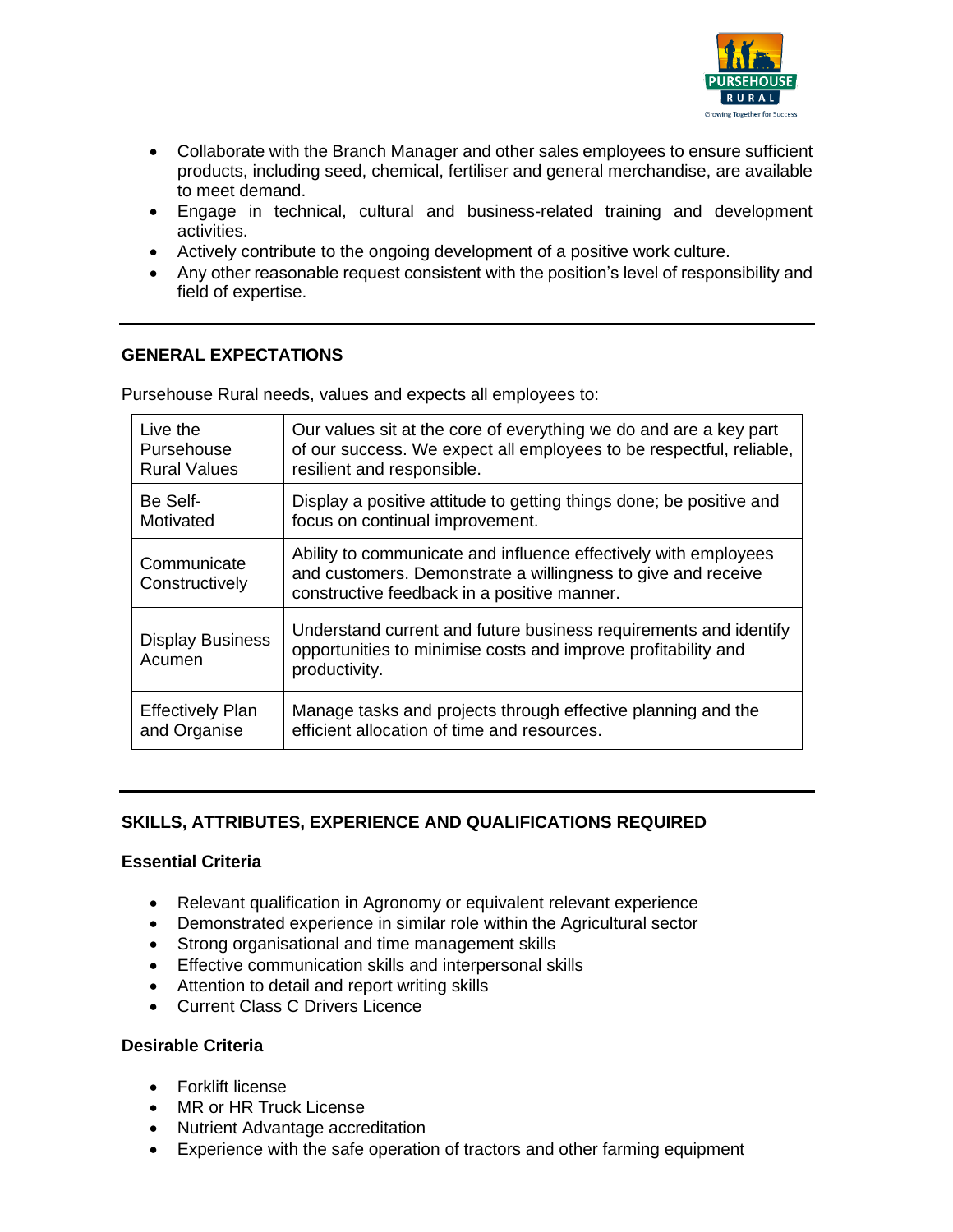

#### **COMMUNICATION**

The requirement to communicate with team members and customers in a clear, professional and friendly manner is essential. The incumbent in this role must be able to provide clear and articulate agronomic advice to customers and customer service staff alike, in order to optimize outcomes for both the customer and the business.

Effective communication skills will be required to establish and maintain positive stakeholder relationships with customers, Branch Manager and customer service staff.

#### **JUDGEMENT & PROBLEM SOLVING**

The person in this role must be able to assess the agronomic needs of customers and provide customized advice and solutions based on their needs. The ability to quickly prioritise and respond to changing circumstances is critical to the provision of excellent service to our customers and maximizing results for the business. The incumbent of this role will be required to anticipate the future needs of customer's and plan in advance to cater to such needs, especially focusing on climatic changes and market trends.

#### **BUSINESS FOCUS**

The focus of this role is on the provision of high-quality advice to agronomy customers. The advice provided must be customer focused and balanced against the commercial needs of the business. Repeat business through longstanding stakeholder engagement is one of the key drivers for success in this role. The position does have specific sales targets, which are set on an annual basis, in conjunction with the Branch Manager.

#### **WHS ACCOUNTABILITY**

Your specific health and safety obligations and responsibilities include:

- taking reasonable care of yourself
- not doing anything that would affect the health and safety of others at work
- following any reasonable health and safety instructions from your employer

#### **DELEGATIONS**

• Nil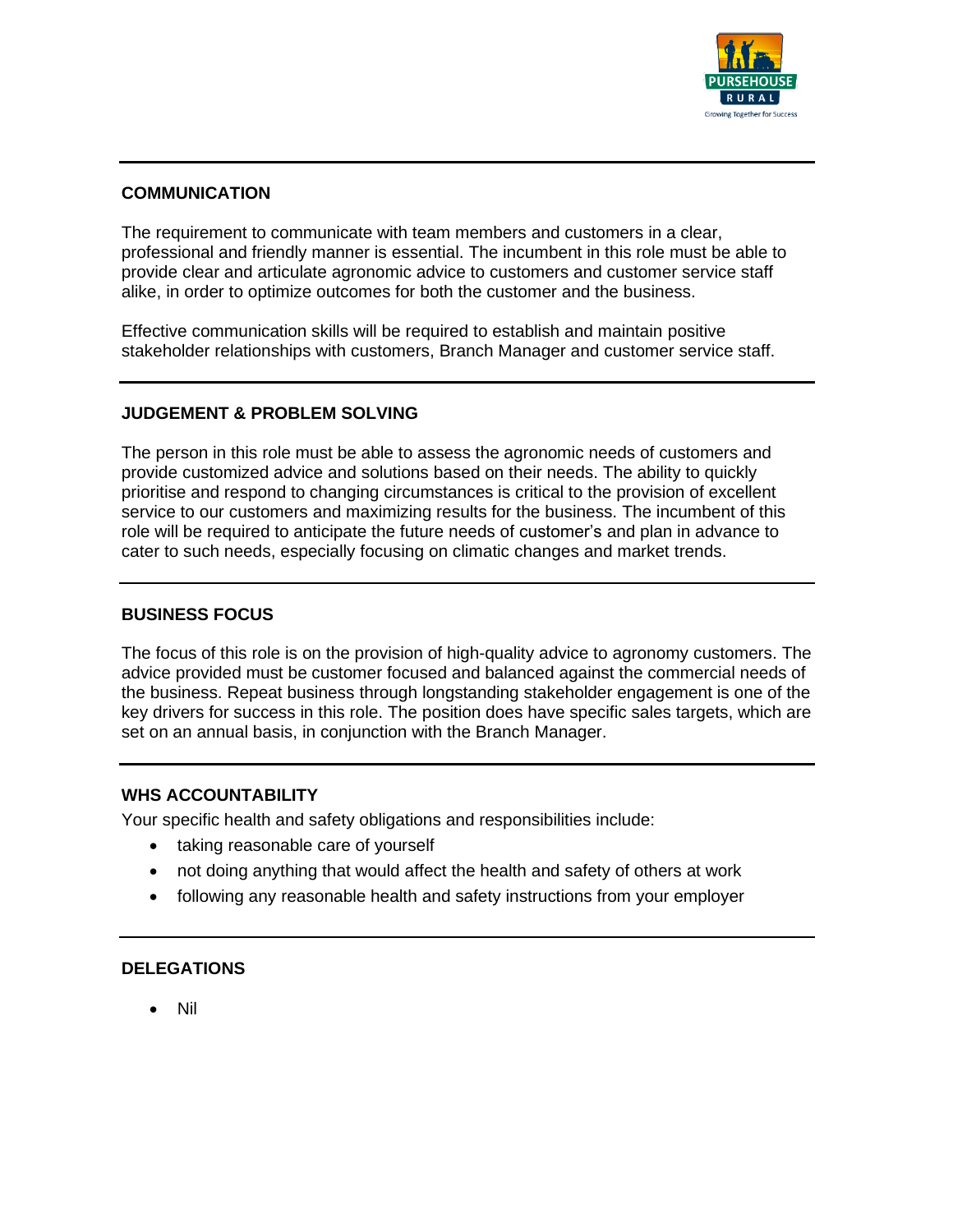

## **DECLARATION**

# **Position Description**

I, have read and understood, and I agree with, the terms and conditions contained in the **Position Description,** as Agronomist.

| $\sim$<br>¬…<br>- |  |  |
|-------------------|--|--|
|                   |  |  |